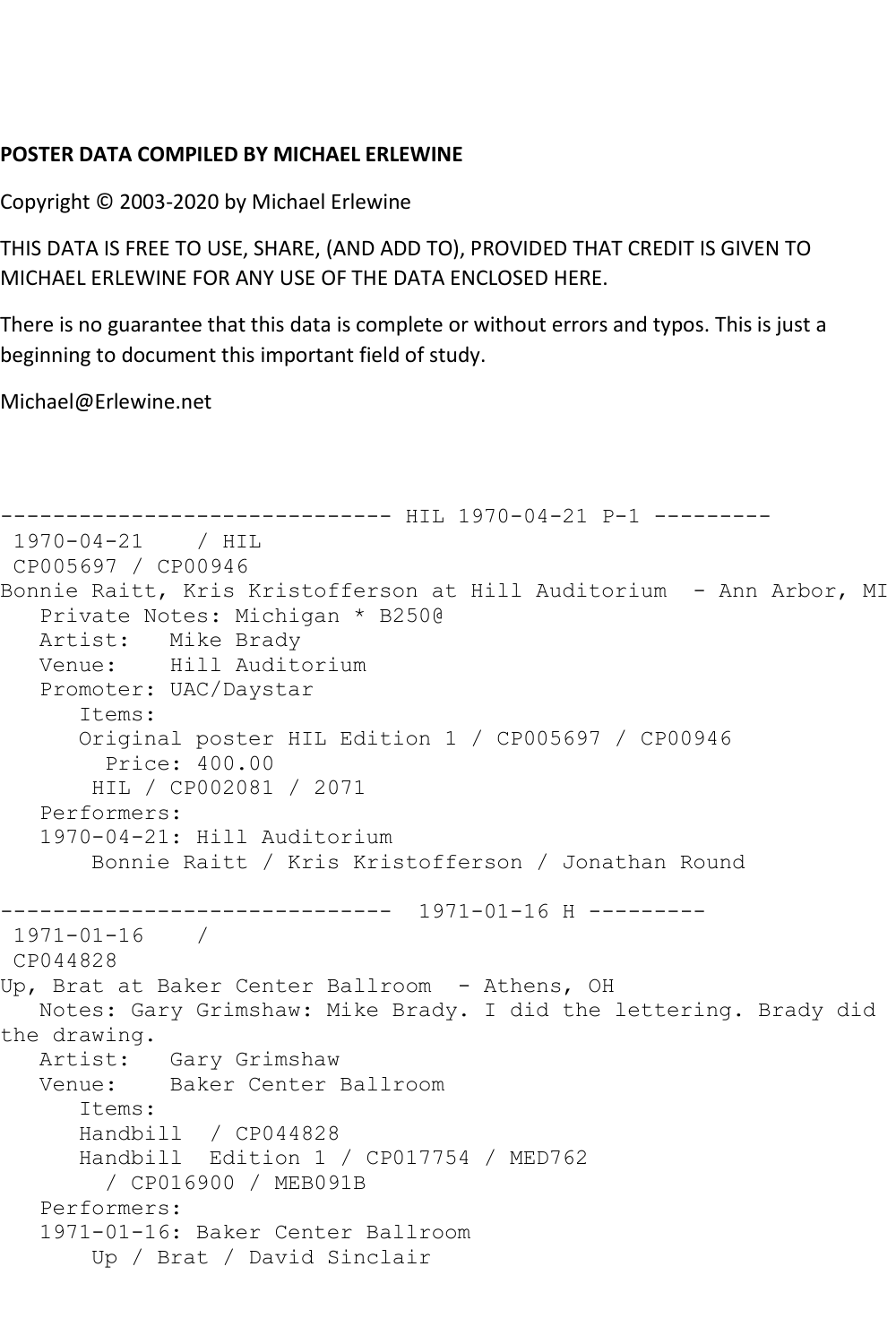------------------------------ PEO 1972 P-1 --------- / PEO CP016730 / MEB008A People's Ballroom at People's Ballroom - Ann Arbor, MI Notes: Gary Grimshaw: "This is all Mike Brady. Mike is a great guy. He came to our show in 1997 in Detroit. He lives in Hell, Michigan." Event: Self Determination Music by the People Artist: Mike Brady Venue: People's Ballroom Items: Original poster PEO Edition 1 / CP016730 / MEB008A Performers: 1972: People's Ballroom People's Ballroom ------------------------------ OSM 1972-07-30 P-1 --------- 1972-07-30 / OSM CP044284 1776, Ramble Crowe at Otis Spann Memorial Field - Ann Arbor, MI Notes: Gary Grimshaw: That's Greg Sobran did that. Greg, myself, and Mike Brady. After John Sinclair got out of prison, we moved the operation to downtown Ann Arbor. At that time I lived upstairs from the Blind Pig. Artist: Greg Sobran Venue: Otis Spann Memorial Field Promoter: Ann Arbor Community Parks Program Items: Original poster OSM Edition 1 / CP044284 Performers: 1972-07-30: Otis Spann Memorial Field 1776 / Ramble Crowe / Monitor / Fat Shirley ------------------------------ PEO 1972-09-22 H --------- 1972-09-22 / PEO CP044450 River City - Fairfax, CA, Wild Boys at People's Ballroom - Ann Arbor, MI Notes: All Grimshaw, except dancers, which are by Mike Brady Artist: Gary Grimshaw Venue: People's Ballroom Items: Handbill PEO / CP044450 Handbill PEO Edition 1 / CP016742 / MEB014A Performers: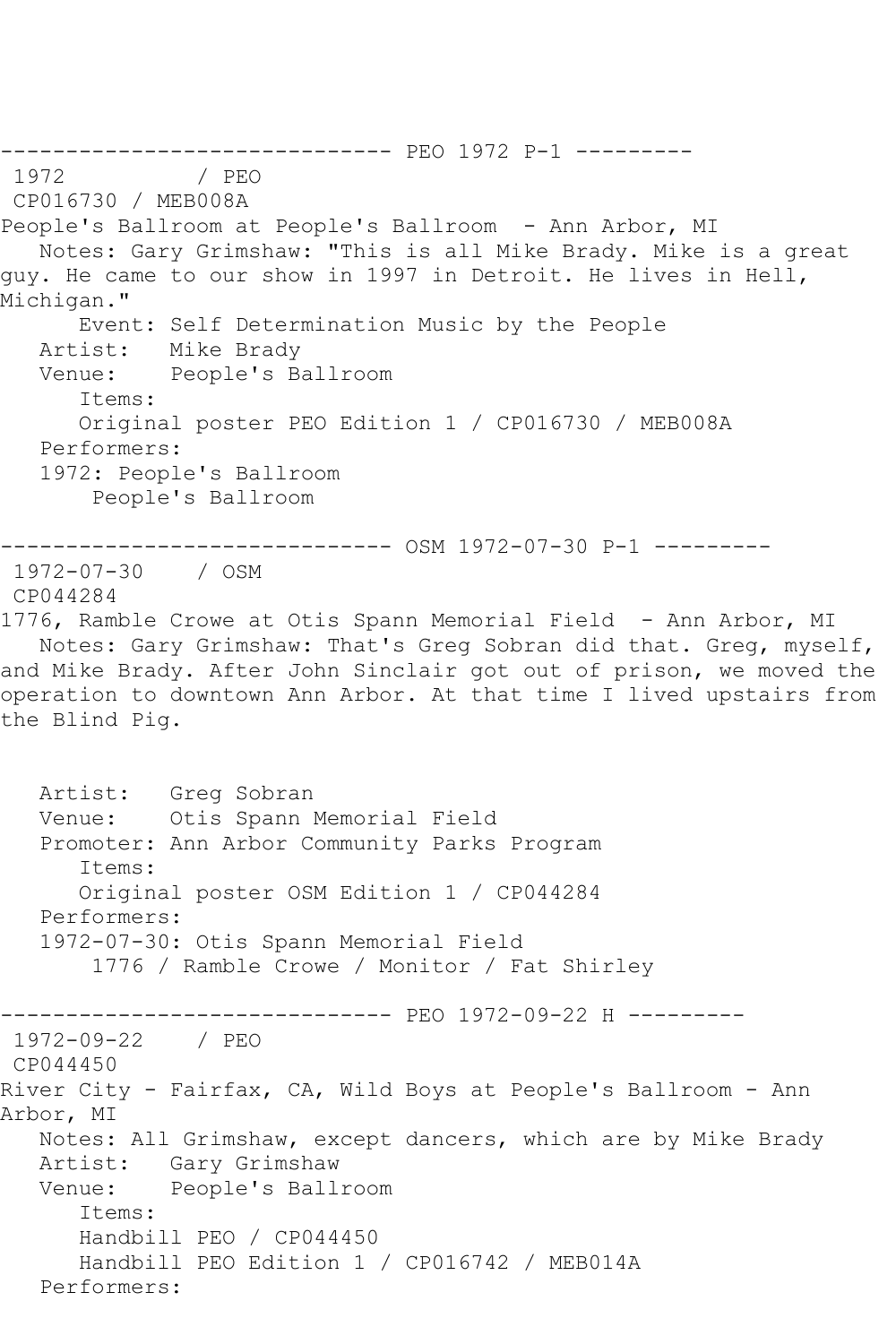1972-09-22 1972-09-23: People's Ballroom River City / Wild Boys 1972-09-24: Art Ensemble of Chicago ------------------------------ -4.201 1972-10-27 P-1 --------- 1972-10-27 / 4.201 CP001452 / 1474 Chuck Berry, Drifters at Eastern Michigan University - Ypsilanti, MI Notes: Gary Grimshaw: Greg Sobran. I think this is a collaboration between Mike Brady and Greg Sobran. I think Gregg did the lettering and mike did the drawing. This item appears in the Art of Rock book, plate no. 4.201 Artist: Rainbow Graphics Venue: Eastern Michigan University Promoter: M.E.C. Items: Original poster -4.201 Edition 1 / CP001452 / 1474 (17 x 22- 1/2) AORPlate: 4.201 Performers: 1972-10-27: Eastern Michigan University Chuck Berry / Drifters / Woolies ------------------------------ BFH 1972-10-27 P-1 --------- 1972-10-27 / BFH CP017275 / MEB406 Chuck Berry, Drifters at Bowen Field House - Ypsilanti, MI Artist: Mike Brady Venue: Bowen Field House Eastern Michigan University Items: Original poster BFH Edition 1 / CP017275 / MEB406 Performers: 1972-10-27: Bowen Field House Eastern Michigan University Chuck Berry / Drifters / Woolies ------------------------------ PEO 1972-11-17 P-1 --------- 1972-11-17 / PEO CP016741 / MEB013B Mojo Boogie Band, Thunder at People's Ballroom - Ann Arbor, MI Artist: Mike Brady Venue: People's Ballroom Items: Original poster PEO Edition 1 / CP016741 / MEB013B Performers: 1972-11-17 1972-11-18: People's Ballroom Mojo Boogie Band / Thunder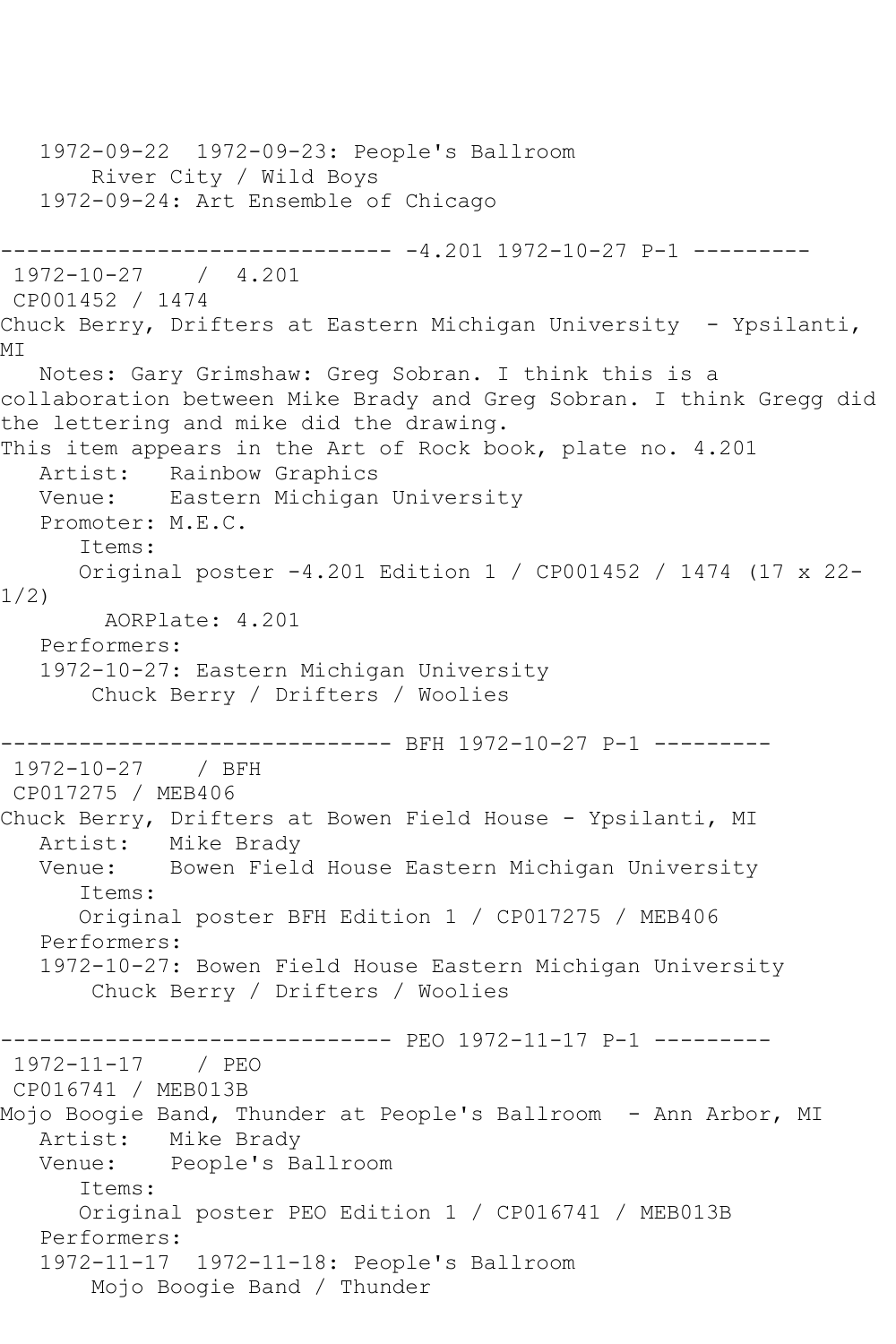------------------------------ PEA 1973-01-27 P-1 --------- 1973-01-27 / PEA CP009034 / CP06055 Who at Pease Auditorium - Ypsilanti, MI Notes: Gary Grimshaw: I did the date and the lettering on the bottom. Handbill and poster. Private Notes: Michigan \* CHECK Artist: Mike Brady Venue: Pease Auditorium Items: Original poster PEA Edition 1 / CP009034 / CP06055 Handbill PEA Edition 1 / CP016968 / MEB116A PEA / CP017218 / MEB350 Performers: 1973-01-27: Pease Auditorium Who ------------------------------ RYN 1973-06-09 H-1 --------- 1973-06-09 / RYN CP044390 / MED690A Savoy Brown, Siegel Schwall Blues Band at Rynearson Stadium - Ypsilanti, MI Artist: Mike Brady Venue: Rynearson Stadium Items: Handbill RYN / CP044391 Handbill RYN Edition 1 / CP044390 / MED690A RYN / CP016966 / MEB115A Performers: 1973-06-09: Rynearson Stadium Savoy Brown / Siegel Schwall Blues Band / Manfred Mann / DR. Hook and his Medicine Show ------------------------------ GLP 1973-09-07 O-1 --------- 1973-09-07 / GLP CP017122 / MEB252 Billboard: Ann Arbor Blues and Jazz Festival at Gallup Park Notes: Gary Grimshaw: This is a billboard. It was right downtown Ann Arbor in the bar zone. This is the sketch for it. We painted it in the Rainbow Production space and it was huge. And we painted it. The billboard company gave us the panels. And we painted it and they put it up and it was up for two months. It was funny, because we were so thrilled. It went up on a Sunday morning. We had been working on it for weeks. And they are putin' this up. But the guy who showed up to put it up. He was … it was too early for him or something. He almost fell down and broke his neck puttin' the thin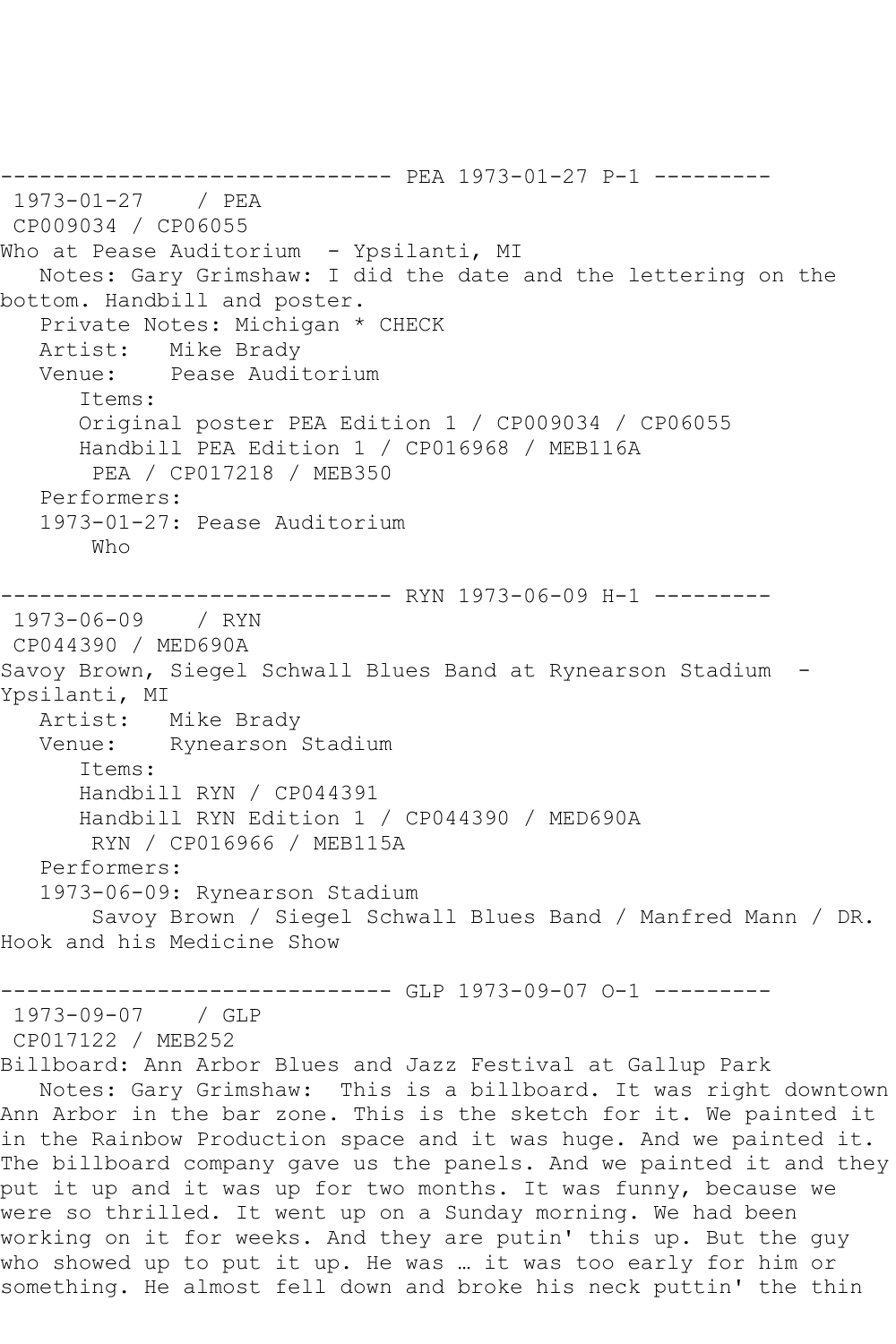up, you know. You can see the grid system on it? That's how we did it. We did the sketch. And then we got the big panels up and drew the grid on there and painted it. That was fun doing that.

It was based on this painting, a festival… I can't remember the artist who did it. Bruegal. And we used that as a model, but instead of native costumes, we put everybody in hippy garb. But that was just a sketch that we worked from, but the original painting was great.

Right after the festival, they pasted something else over it. It's gone.

 Artist: Gary Grimshaw Venue: Gallup Park Promoter: Ann Arbor Blues and Jazz Festival Items: GLP Edition 1 / CP017122 / MEB252 GLP / CP004534 / CD05795 Performers: 1973-09-07 1973-09-09: Gallup Park

------------------------------ RRF 1973-12-11 P-1 --------- 1973-12-11 / RRF CP017588 / MED667B Bob Seger, Salem Witchcraft at Rock and Roll Farm - Wayne, MI Artist: Mike Brady Venue: Rock and Roll Farm Items: Original poster RRF Edition 1 / CP017588 / MED667B Performers: 1973-12-11: Rock and Roll Farm Bob Seger / Salem Witchcraft 1973-12-12 1973-12-13: Rusty Day / Detroit 1973-12-14 1973-12-16: Sunday Funnies ------------------------------ RRF 1974-01-22 P-1 --------- 1974-01-22 / RRF CP017582 / MED664B Chubby Checker, Marcus at Rock and Roll Farm - Wayne, MI Artist: Mike Brady Venue: Rock and Roll Farm Items: Original poster RRF Edition 1 / CP017582 / MED664B Performers: 1974-01-22: Rock and Roll Farm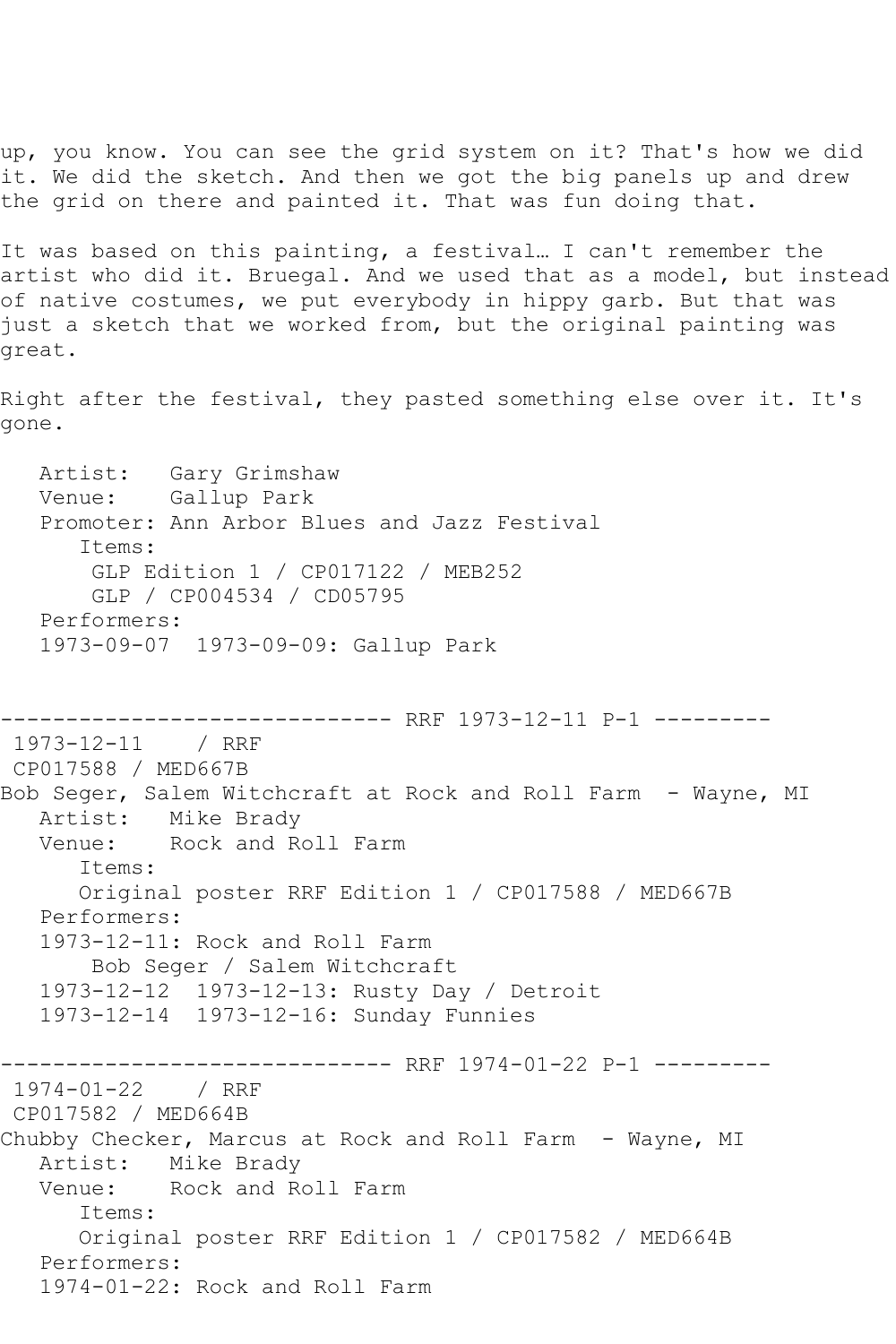```
 Chubby Checker / Marcus
   1974-01-25 1974-01-27:
   1974-01-29: Rockets / Bloodrock
------------------------------ 19zz-12-06 P-1 ---------
19zz-12-06 / 
CP017051 / MEB181
John Sinclair, Blues Scholars at Siam Cafe
   Artist: Mike Brady
   Venue: Siam Cafe
      Items:
      Original poster Edition 1 / CP017051 / MEB181
   Performers:
   19zz-12-06: Siam Cafe
       John Sinclair / Blues Scholars
------------------------------ NONE P-1 ---------
NONE / 
CP017011 / MEB140
I Want You Controlled
  Notes: Gary Grimshaw: A Mike Brady poster. That's great. You 
know the whole problem at the time is that the black community and 
the hippie community was being flooded with heroin and downers and 
stuff. And it was a real problem. We knew where it was coming from. 
It was coming from the federal government, the FBI. They were just
trying to shut us up. You know. And that was the idea behind this 
poster.<br>Artist:
           Mike Brady
      Items:
      Original poster Edition 1 / CP017011 / MEB140
   Performers:
   NONE:
------------------------------ NONE P-1 ---------
NONE / 
CP017037 / MEB167
John Sinclair on the Marijuana Cross
   Notes: Gary Grimshaw: John Sinclair hated that. He didn't want 
to be portrayed as a martyr.
      Event: 
   Artist: Mike Brady
      Items:
      Original poster Edition 1 / CP017037 / MEB167
   Performers:
   NONE: John Sinclair
------------------------------ NONE P-1 ---------
```